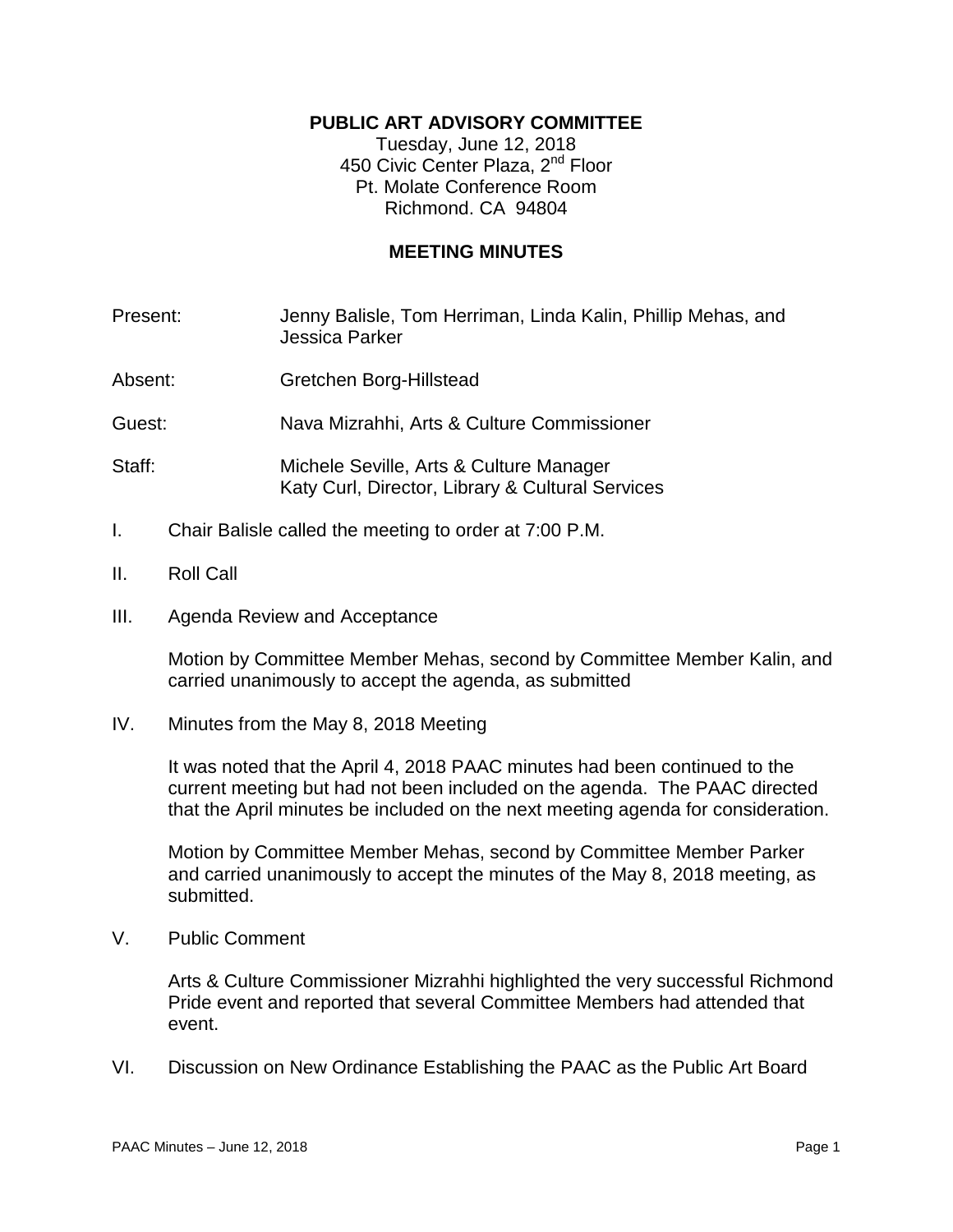Michele Seville explained that the Public Art Policies & Procedures (P&P) had been discussed for public art and had been in the process of being updated and rewritten for some time. One of the issues in that process was the reference to the Public Art Advisory Committee (PAAC). Unlike the Richmond Arts & Culture Commission (RACC), which had its own resolution, the PAAC did not and had not formally been established except for its mention in the P&P, which over the years had led to confusion. As a result, the subject document had been created to call the PAAC by another name to clarify the confusion of whether it was a standalone body or a subcommittee of the RACC.

Ms. Curl reported that the city's legal department was currently working on a Commission Manual that would cover all commissions and committees. As a result, it was recommended that the P&P be deferred pending the completion of that manual.

As an alternative, Ms. Seville recommended the submittal of the P&P, with the name change to return later for consideration, since it was important to have regulations in place for the percent for art in private development and the need to start processing that requirement. She recommended that the current revision along with previous requests for legal opinion be attached and submitted to the PAAC for review and comment.

VII. Update on Public Art Policies & Procedures

There were no further comments beyond the prior discussion.

VIII. Update on Public Art Roster

Committee Member Parker reported that she and Chair Balisle had met to finalize the Public Art Roster, and using Drop Box folders with a separate folder and subfolders for each artist create an open, easy, and transparent database. Monthly and/or quarterly emails to local artists, dovetailing on Ms. Seville's current email system, was also recommended.

Given the stated intent that artists would not have access to other artists' Drop Box folders, Ms. Curl emphasized that anything the PAAC was involved with, a roster or any other information, must be immediately available to the public, although Ms. Seville clarified that the PAAC would be making information available to developers who would be provided information from a Public Art Roster. A list with a field of artists would be provided to the developer and not the Drop Box information.

On the discussion of how to create a curated list that would be useful to the city and to the artist, and whether the list was intended or should be private or public, along with the issue of using emails that could also be public, PAAC members requested that Ms. Curl return to the next meeting to review what had been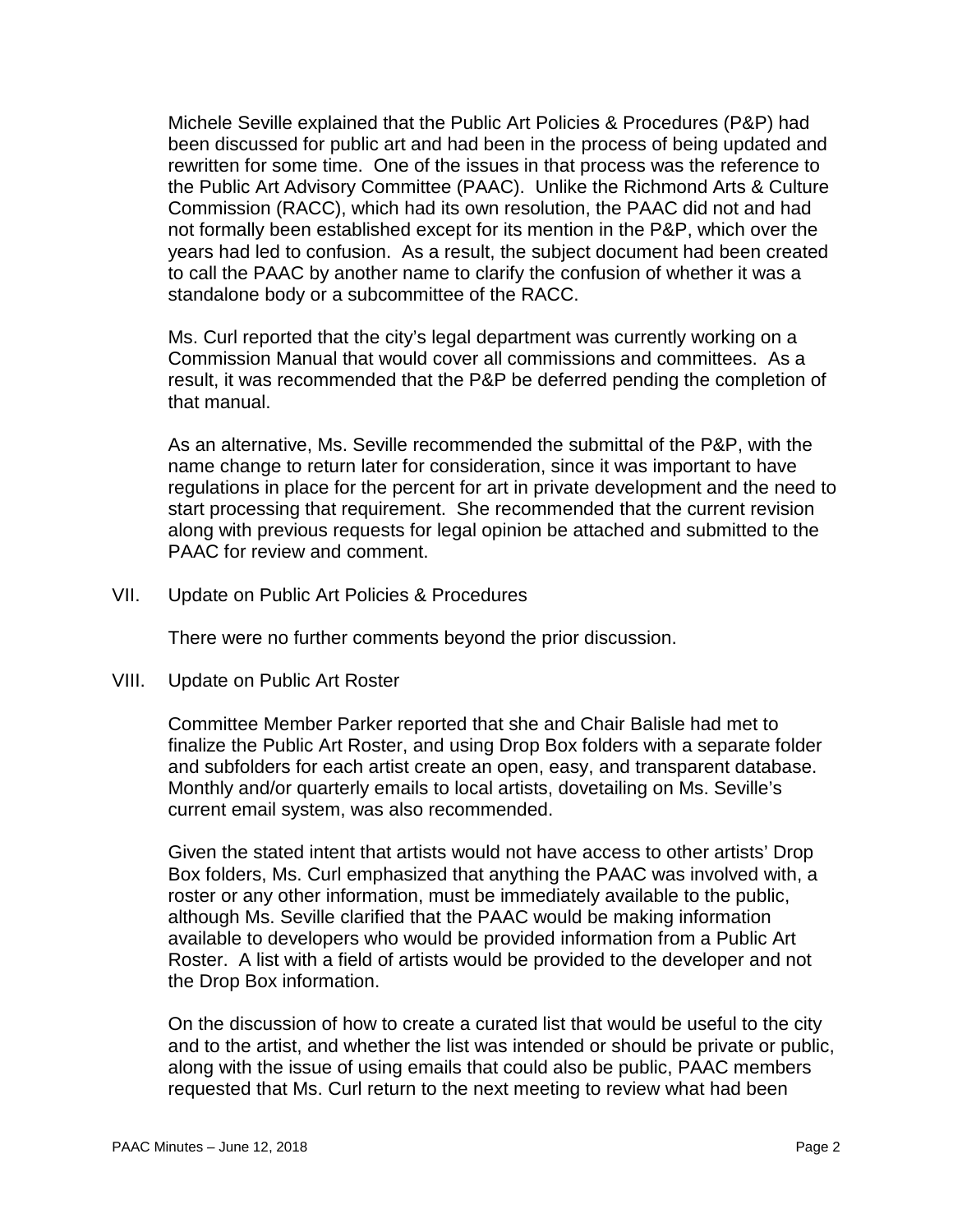presented and to help facilitate the discussion and clarify any confusion. For the next agenda, Ms. Seville requested the most current version of the document in a how to format for ease of use by the artist, and acknowledged the request from the Chair for a three-way conversation she agreed to have with the Chair and the Arts & Cultural Manager of the San Francisco Arts Commission to clarify the format and function of the artist database. Ms. Curl was also asked to come up with a list of issues about emails and the Public Art Roster to consider at the next meeting.

IX. Percent for Art in Private Development/Review Developer Procedures

Ms. Seville emphasized the document was needed since developers were asking for details on the applicability of the percent for art in private development requirement and procedures, and reiterated that the P&P did not have to be approved at this time.

Committee Member Kalin explained that the document had been changed after a meeting with the City Manager, and the procedures had not yet been discussed but should be continued to the next meeting of the PAAC for discussion.

Ms. Seville referred to the documents in the packet that would be given to developers on what to expect for the process, which included a welcome document she had prepared. She suggested those two documents would offer something to consider on the agenda next month.

Ms. Curl referred to Section 7.2 of the P&P and suggested that as a policy piece. Referring to the process used by the City of Palo Alto, she recommended the use of some of the elements of Palo Alto's process.

A two-hour meeting of the subcommittee comprised of Chair Balisle, Committee Member Kalin, and Ms. Seville was recommended to create a fast interim document using the P&P, the welcome letter, and specifically Section 7.2 of the P&P. Additional staff was also recommended as a liaison to handle future project management between the PAAC and a developer

X. Percent for Art in Private Development/Materials Development and Creation

Committee Member Kalin referred to a checklist previously requested by a City Planner who had sent an example, and explained that the PAAC had agreed to work on the checklist but had yet to do so.

Ms. Seville recommended using the Green Building Checklist submitted by Lina Velasco and add it to the new Private Development Project List letter, the P&P, and Section 7.2 of the P&P, condensing those documents into one short understandable introduction to developers on what they needed to include in a proposal to be submitted to the PAAC for review.